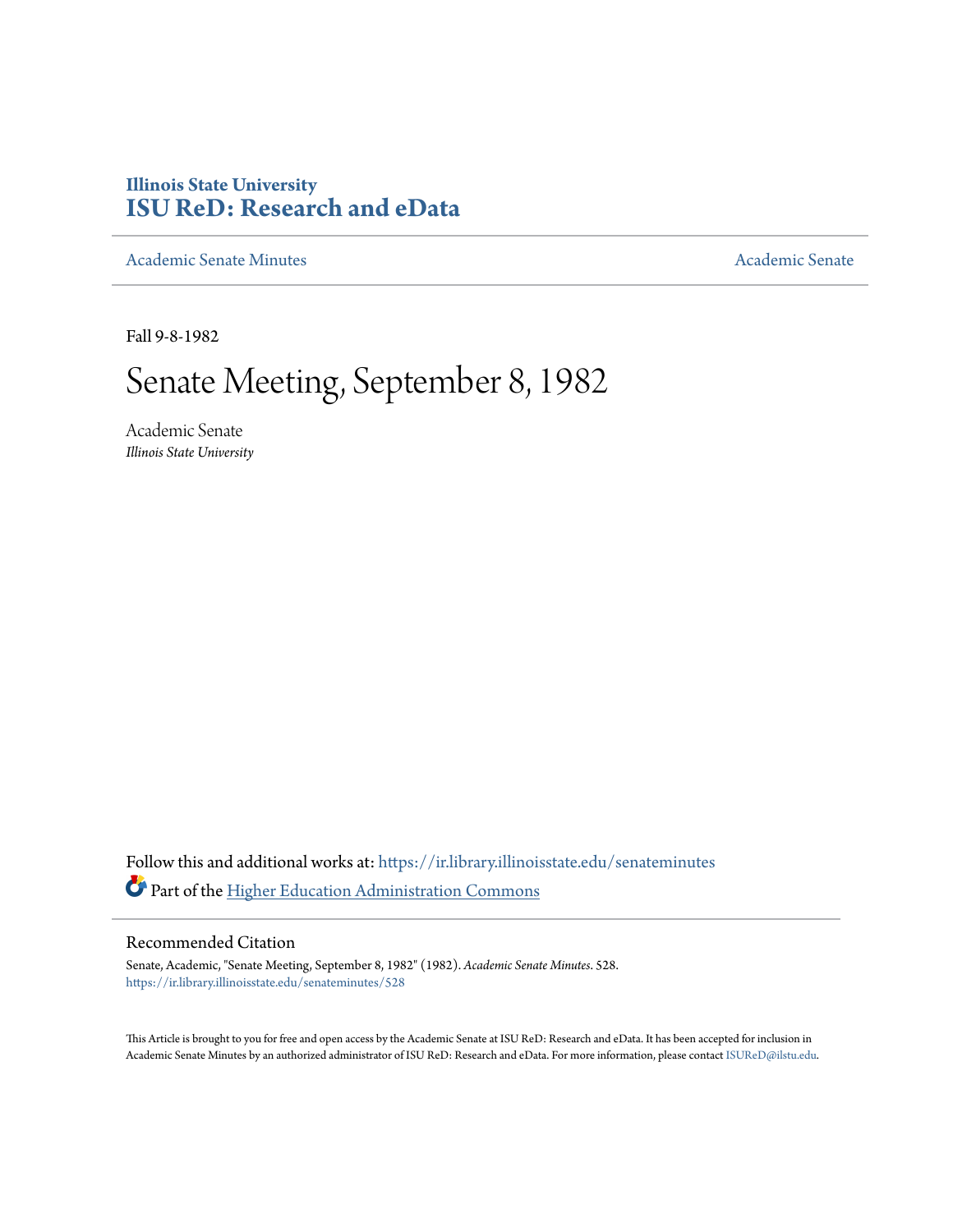# ACADEMIC SENATE MINUTES (not approved by the Academic Senate)

September 8, 1982 Volume XIV, No. 1

Contents

Call to Order

Roll Call

Approval of Minutes of August 4, 1982

Seating of New Senators

Chairperson's Remarks\*

Vice Chairperson's Remarks

Administrators' Remarks

Student Body President's Remarks

Appointment of Faculty Member to Facilities Naming Committee (8.5.82.1)

Election of Two Senators to the Honorary Degree Recipient Selection Committee (8.27.82.1)

Ratification of Student Association Nomination for Student Member of Honorary Degree Recipient Selection Committee

Committee Reports

Communications

Adjournment

\*Related materials appended

Meetings of the Academic Senate are open to members of the University community. Persons attending the meetings may participate in discussion with the consent of the Senate.

Persons desiring to bring items to the attention of the Senate may do so by contacting any member of the Senate.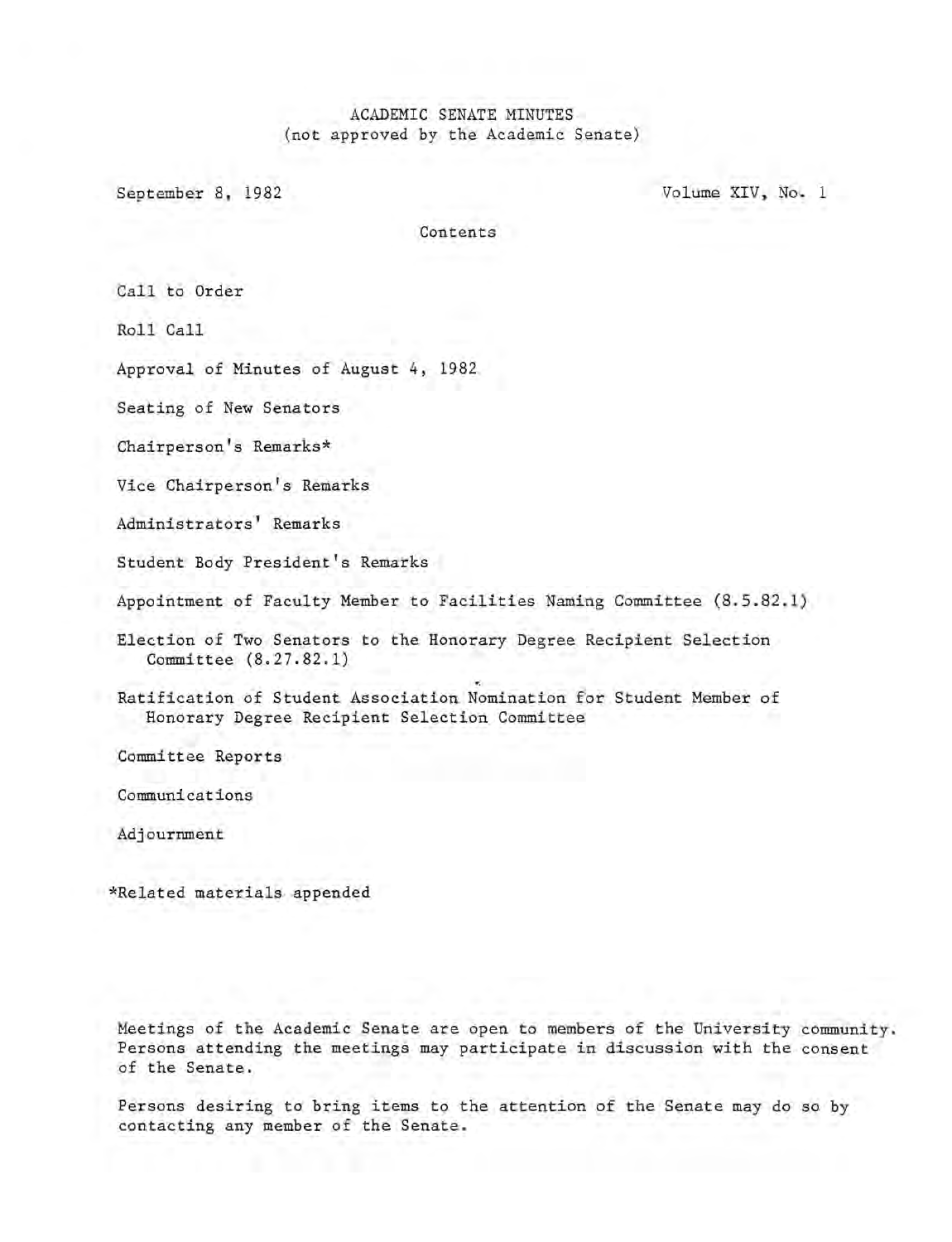### ACADEMIC SENATE MINUTES (not approved by the Academic Senate)

September 8, 1982 Volume XIV, No. 1

#### Call to Order

Chairperson Tuttle called the meeting to order at 7:03 p.m. in the Circus Room of the Bone Student Center.

#### Roll Call

Secretary Varner called the roll and announced that a quorum was present.

#### Approval of Minutes of August 4, 1982

XIV-1 On a motion by Mr. Waites (seconded by Mr. Bedingfield), the minutes of the August 4, 1982 meeting were approved on a voice vote.

#### Seating of New Senators

Mr. Tuttle welcomed two new members to the Senate, Linda Romani and Barbara Livesay, replacing Martin Vanags and Sean Murphy. Ms. Romani will serve on the Academic Affairs Committee, and Ms. Livesay will be a member of the Student Affairs Committee.

#### Chairperson's Remarks\*

Mr. Tuttle explained that the vita sheets distributed to membersof the Senate were for faculty members nominated by departments for the Panel of Ten. The election would be conducted at the September 29 Senate meeting.

Mr . Tuttle reminded internal committee chairpersons that if they wished to publicize important committee meetings and/or hearings in the ISU Report that information had to be in by Tuesday noon.

Mr . Tuttle called on Mr. Mohr who read a memorial statement for Dr. LaVerne Cox, prepared by Dr. Jeffrey Hirt, Finance and Law Department Chairperson. A copy of the statement is appended to these minutes. Mr. Tuttle asked the Senate to observe a minute of silence in tribute to Dr. Cox.

Mr. Friedhoff asked Mr. Tuttle if he had learned the identity of the higher education officials cited by the Governor as supporting the reduction of state appropriations for retirement purposes. Mr. Tuttle responded that he had r eceived a copy of a letter written by a member of the Governor's staff which indicated that the action was taken at the request of the Board of Higher Education. Mr. Tuttle said he had passed along this information to Dr. Hibbert Roberts, a member of the Faculty Advisory Committee to the Board of Higher Education from ISU.

#### Vice Chairperson's Remarks

Mr . Bruin reported that screenings for student members of Senate external committees would be held September 21 and 23, from 7-9 p.m. in Stevenson 401. He further reported on communications he had received concerning developments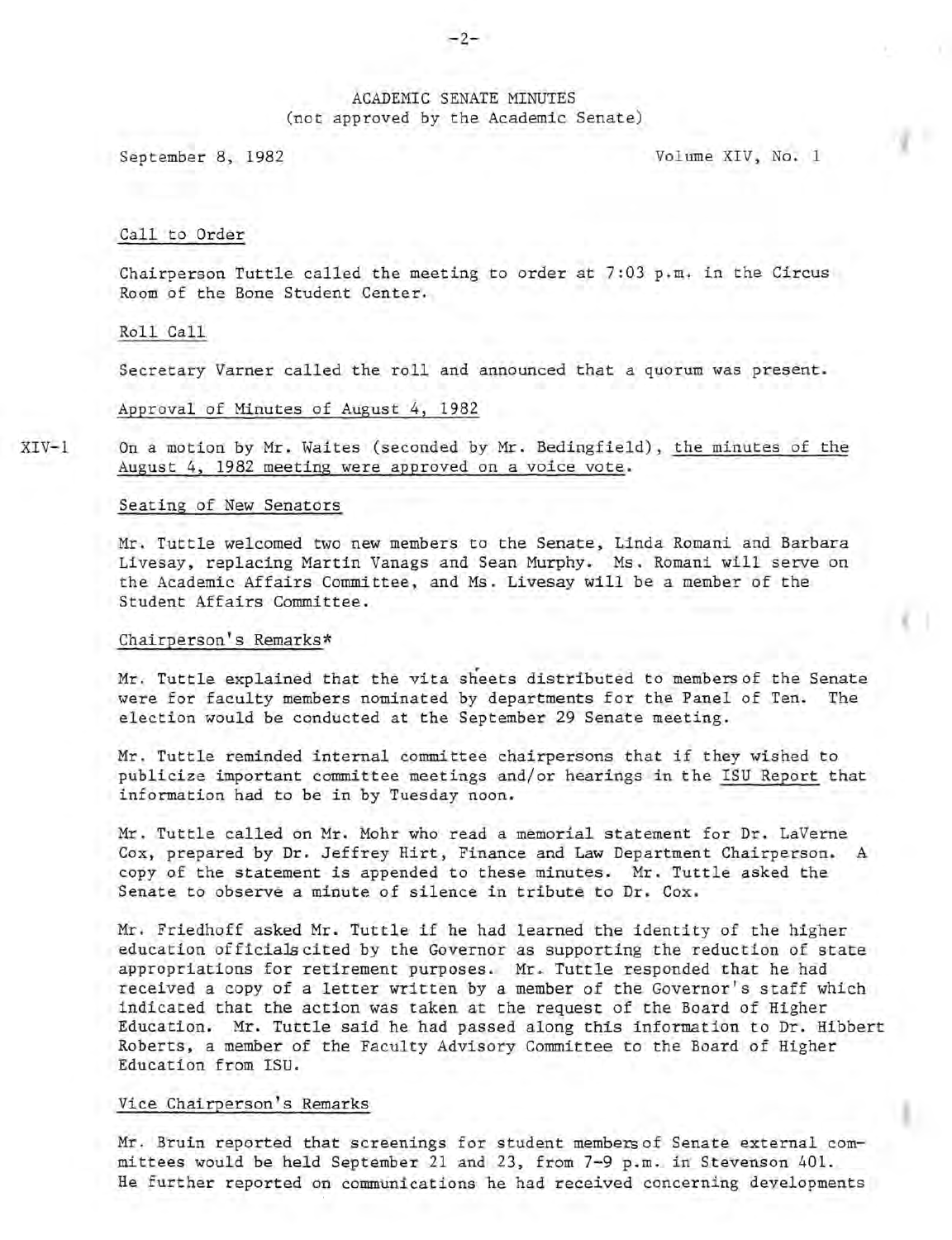in the financial aid picture and reorganization of the staff in the Financial Aid Office. Mr. Bruin said he would be in the Senate office from 10-12 a.m. every Tuesday and Thursday, and 10-11 a.m. on Wednesdays.

#### Administrators' Remarks

Mr. Watkins reported that Professor Sol Shulman, a former member of the Academic Senate, was undergoing surgery in Rochester, Minnesota. He recognized the many and valuable contributionsof Dr. Shulman to the work of the Senate.

Mr. Watkins attended the September 8 meeting of the Board of Higher Education held at the University of Illinois. A committee on Higher Education and Economic Development was being organized, and Dr. Donald Prince, a former ISU staff member, had been named chairperson. The financing of higher education was intertwined with the economic condition of the state. ISU will be responding to a survey asking what we are doing to support economic development in the State of Illinois. Mr. Watkins felt that a proposal to use the ISSCS facility as a, center for technology, with participation of nearby academic communities, would probably not be accepted as a use for that facility.

Mr. Watkins noted that some of the economic signs pointed to the beginning of a period of recovery. He understood the frustration and concern of faculty and staff during these times, but noted that there were 10 million people in the country who did not have jobs. Although he supported faculty members' rights to express their frustration about the lack of salary increases, he was concerned with the viewpoint reported in the September 5 Pantagraph where a professor said that with the 1.3% raise this year he was going to look at teaching as a part-time job. Such a statement impairs the University's credibility and does an injustice to hundreds of people who work tirelessly on behalf of students.

Mr. Watkins reported that despite efforts to limit enrollment growth, the ten-day figures showed a record enrollment, up 338 students over last year. There was very little attrition--those who came stayed. Enrollments in the colleges of Applied Science and Technology, Arts and Sciences, and Business, are up. There was a slight decline in graduate enrollment. Firm figures from around the state were not yet available. NIU predicted an enrollment increase of 800-1,000. The University of Illinois enrollment would probably be down.

In response to a question by Mr. Friedhoff, Mr. Boothe responded that the number of faculty was the same as last year, or down a little.

Mr. Reitan expressed appreciation for the free parking sticker he and others received for more than 25 years of service to the University. Mr. Watkins said he would pass that word of appreciation on to Dr. Morris.

Mr. Boothe announced the formation of Illinois State University Associates, a group of concerned citizens working to identify and enroll highly qualified minority students. This was one of three pilot projects of the College Entrance Examination Board.

Mr. Boothe reported that hearings conducted by the Needs and Priorities Committee were in progress.

Mr. Woodson said he had been requested to ask if faculty contracts had been changed from faculty to administrative-professional appointments to reflect administrative duties and if the change affected all faculty in this group.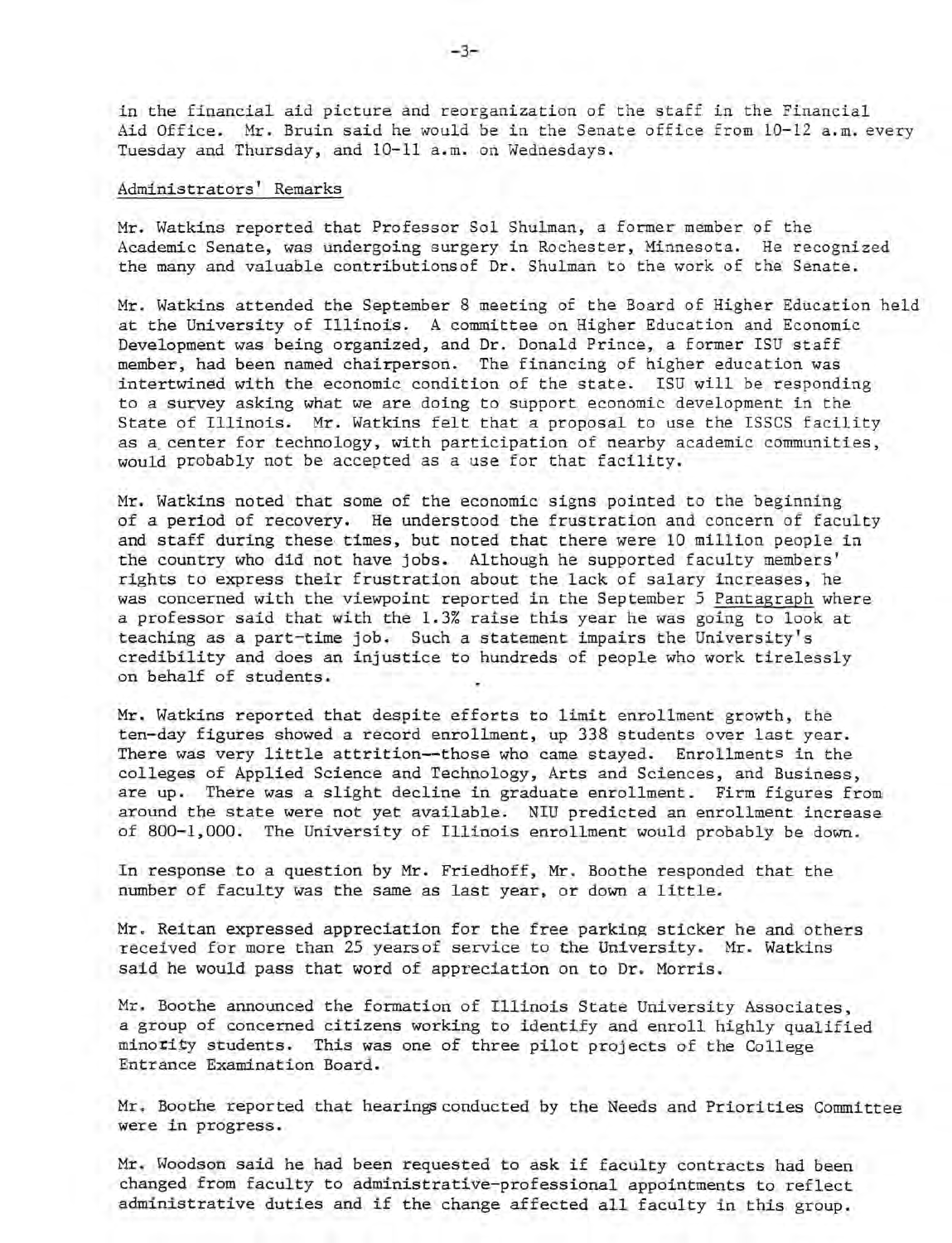Mr. Boothe responded that administrative-professional contracts given to those faculty with administrative appointments did not affect the individual's faculty status.

Mr. Eimermann commented that in the College of Arts and Sciences the decision to hold or cancel a class this past summer seemed to have been based not just on the number of students enrolled but also on the salary of the faculty member scheduled to teach the class. Mr. Boothe said this was not a university-wide policy.

#### Student Body President's Remarks

In Mr. Kroner's absence, Mr. Greg Brooks, Student Association Vice President, announced that "Good Stuff" boxes would be distributed by the Student Association.

ACTION ITEMS

Appointment of Faculty Member to Facilities Naming Committee (8.5.82.1)

 $XIV-2$ On behalf of the Executive Committee, Mr. Bruin moved approval of the appointment of Dr. Robert Koehler to the Facilities Naming Committee. The motion was seconded by Mr. Miller. Mr. Ritt noted that Mr. Koehler's name was among those nominated for the Panel of Ten and wondered if this would be a conflict. Mr. Tuttle said membership on these two committees would not be a problem. The motion carried on a voice vote.

> Election of Two Senators to the Honorary Degree Recipient Selection Committee (8.27.82.1)

 $XIV-3$ On behalf of the Executive Committee; Mr. Bruin moved the nomination of Dr. John Brickell and Mr. Dan Sickel. The nominations were seconded by Mr. Wright. Mr. Tuttle asked for nominations from the floor. There were none. On a voice vote, the Senate unanimously approved the election of Mr. Brickell and Mr. Sickel to the Honorary Degree Recipient Selection Committee.

> Ratification of Student Association Nomination for Student Member of Honorary Degree Recipient Selection Committee

XIV-4 Mr. Bruin moved approval of the ratification of Julie Mark, the Student Association nomination for membership on the Honorary Degree Recipient Selection Committee. The motion was seconded by Mr. Wright and passed on a voice vote.

Committee Reports

Academic Affairs. Mr. Eggan, Chairperson, reported that the committee would meet regularly on Monday at 3 p.m. Future agenda items included the four-day teaching week and the Junior Writing Report.

Administrative Affairs. Ms. Crafts, Chairperson, announced that the committee would meet following adjournment of the Senate meeting.

Executive Committee. Mr. Bruin announced that the next meeting would be at 8 a.m. on September 22 in Hovey 308.

Faculty Affairs Committee. Mr. Schmaltz, Chairperson, announced that the committee would meet on September 15 at 3:30 in DeGarmo 504. This would be the committee's regular meeting time. On the agenda for the September 15 meeting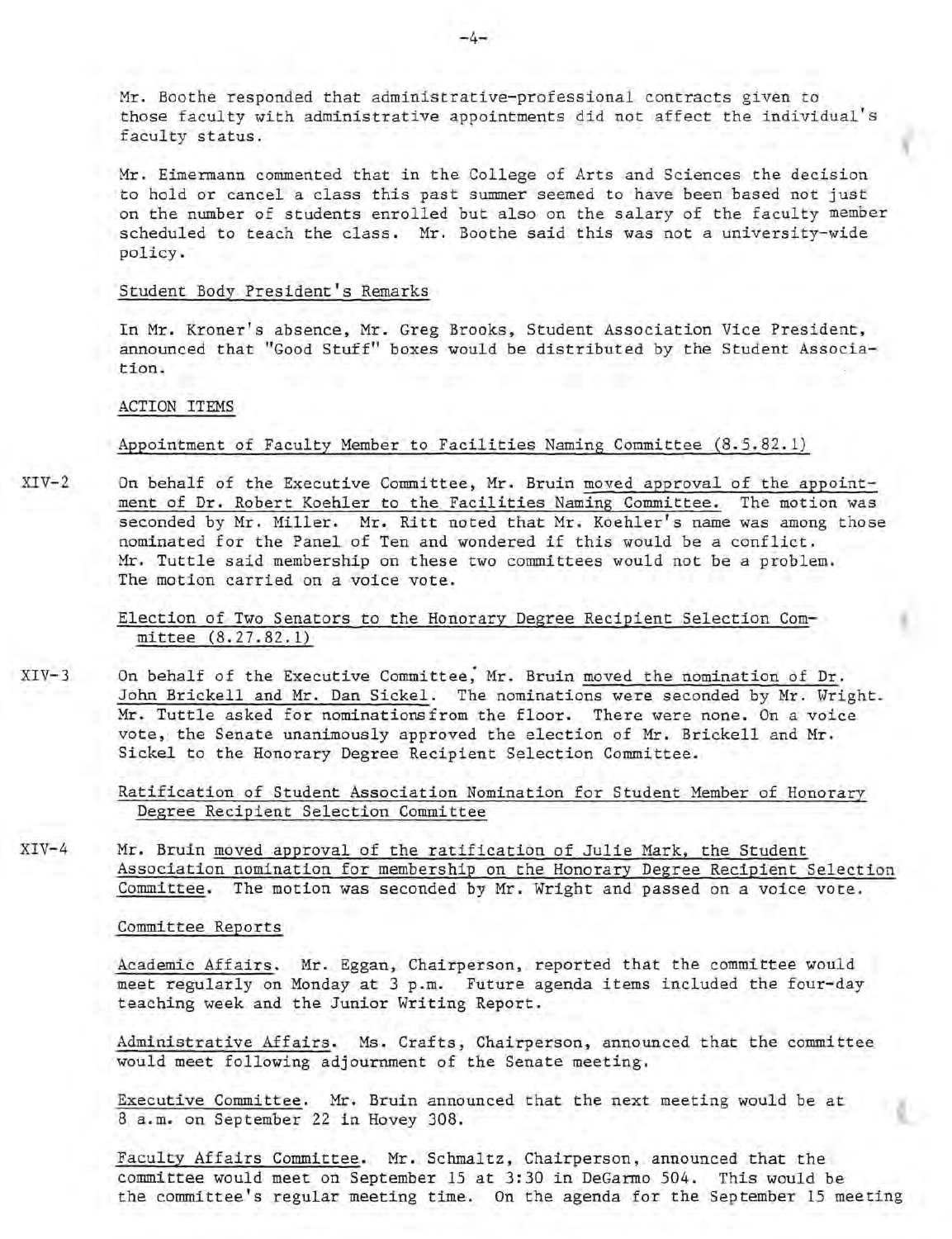would be the following: (1) A request from Senator Eimermann to consider the use of contingency contracts during the summer session (7.26.82.1). Mr. Schmaltz said the committee would report at the next Senate meeting the results of this discussion. (2) Schedule for open hearings for University-wide input on the ASPT revisions as recommended by the University Review Committee (3.31.82.1). (3) Consideration of Senator Reitan's proposal to the Needs and Priorities Committee. Under the rubric "Enhancement of Employee Welfare/Subsidiary Goals" Senator Reitan would like to add:

5. The university will develop, in accord with its needs and resources, increased opportunities for faculty employment on a voluntary basis beyond the basic nine-month contract.

Joint University Advisory Committee. Ms. Crafts said the committee would discuss two items at its next meeting, the State University Retirement System Report being prepared by Board staff, and the Financial Exigency Policy.

In response to a question, Mr. Ritt, Ad Hoc Financial Exigency Committee Chairperson, noted that the committee was working on University procedures, assuming that the policy approved by the Board of Regents would incorporate the suggestions made by the JUAC.

Rules Committee. Mr. Brickell, Chairperson, said the committee would meet following adjournment of the Senate meeting.

Student Affairs. Ms. Pager, Chairperson, said the next meeting would be September 29, at 6:30 p.m., prior to the next Senate meeting. The committee was in the process of naming liaisons to the external committees which report to the Student Affairs Committee. Barbara Livesay would be liaison to the Entertainment Committee and Steve Bedingfield will serve in that capacity with the University Forum Committee.

#### Communications

Mr. Tuttle read the following letter he received from Provost Boothe:

In a recent letter, Dr. Ben C. Hubbard asked that I express his deepest appreciation for the support the Academic Senate gave to the proposal for the awarding of the title University Professor Emeritus effective with his retirement from the University on August 31, 1982. President Watkins has approved that title and it will be so conferred.

In response to an inquiry by Mr. Friedhoff, Mr. Eimermann noted that the JUAC had made suggestions to the Board of Regents on its proposed Financial Exigency Policy. The revised draft, scheduled as an action item at the September meeting of the Board, had not yet been distributed. If the changes suggested by JUAC were made, JUAC would support the policy. If they were not, JUAC would continue to express its concerns to the Board. Mr. Ritt further clarified that the ad hoc committee was using the draft that had been an information item at the July Board meeting, along with the suggestions by the JUAC, as the basis for its work.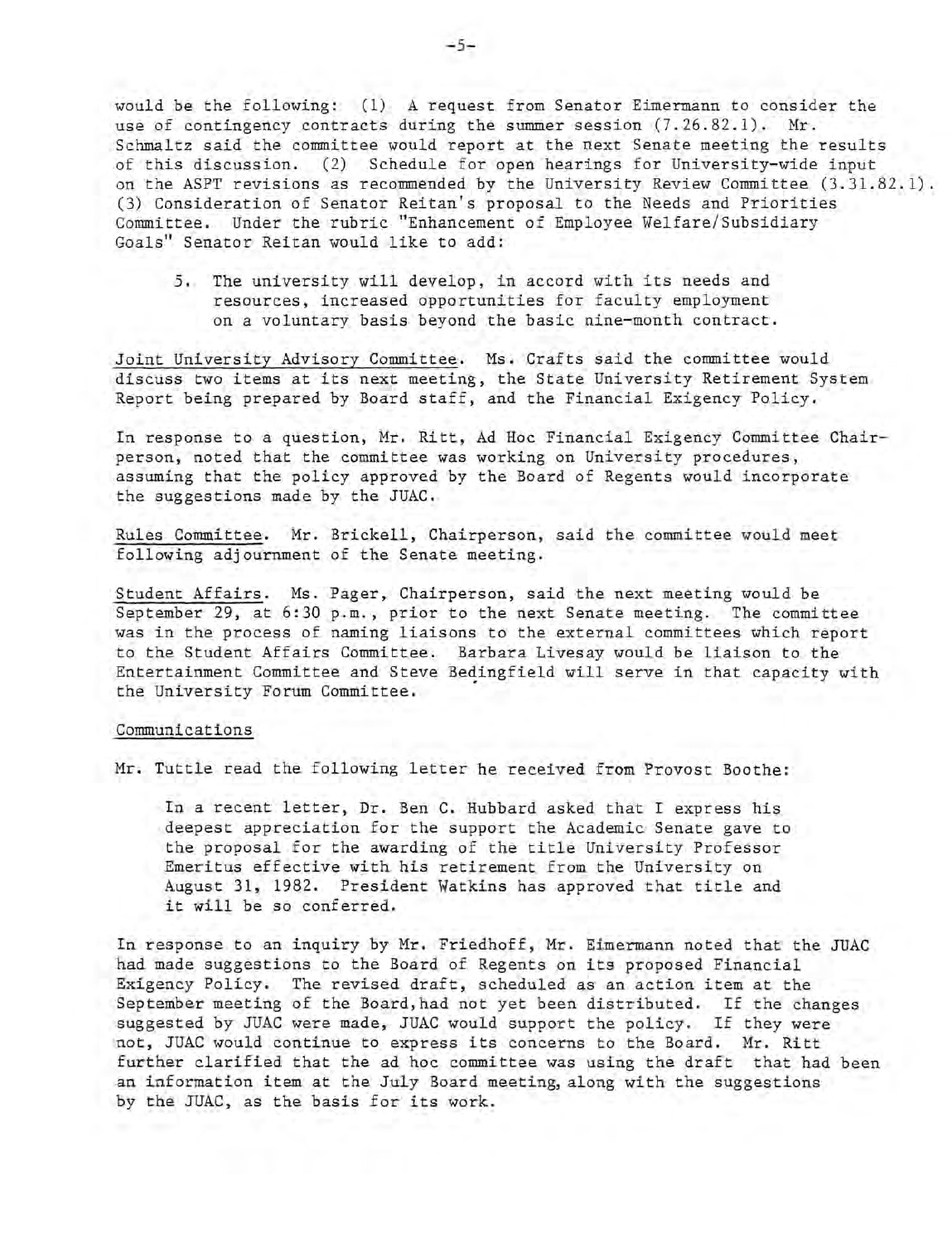# Adjournment

XIV-S On a motion by **Mr.** White (seconded by **Mr.** Campbell) the meeting was adjourned at 8:15 **p.m.** The motion carried.

For the Academic Senate,

Iris Varner, Secretary

IV:pch

¥.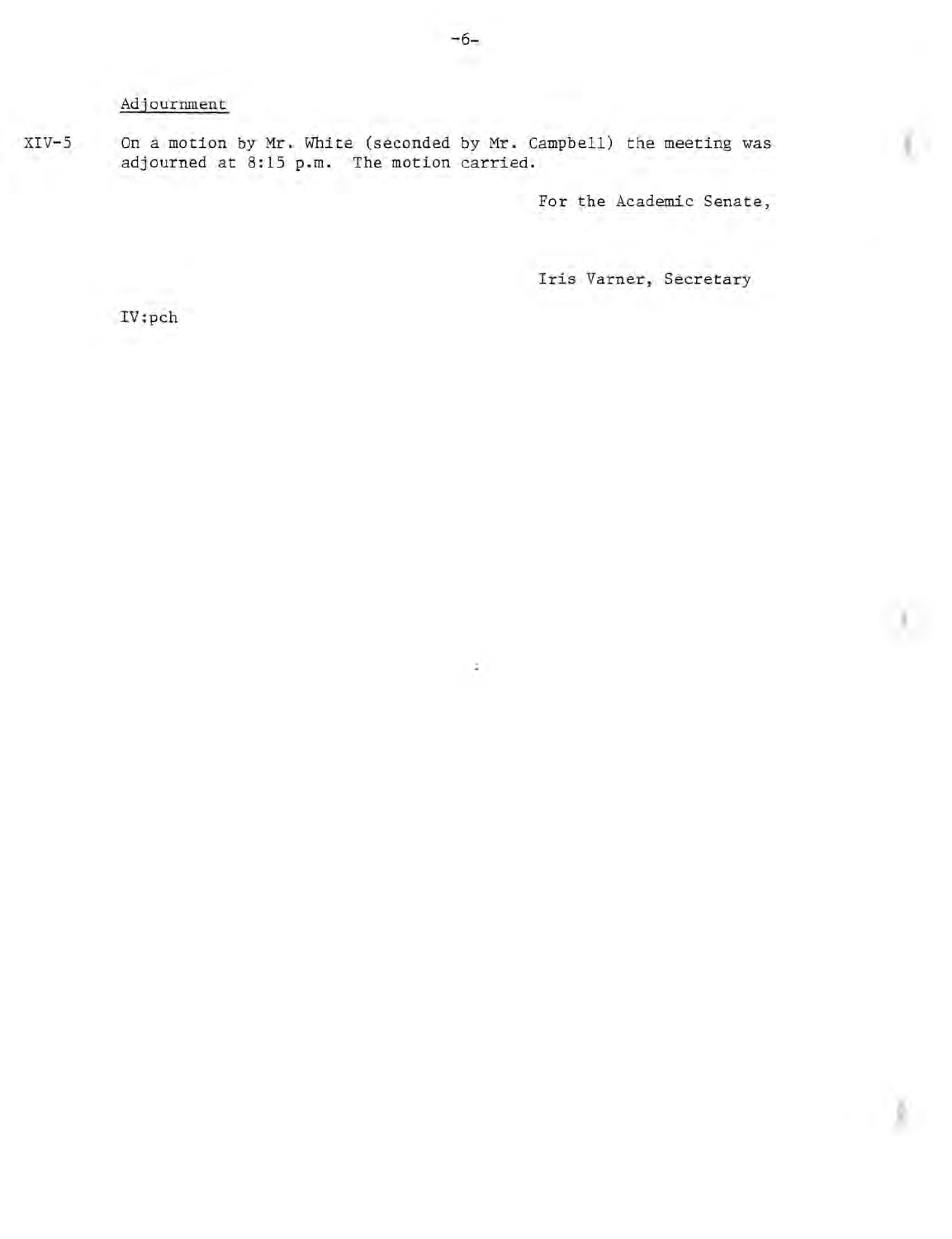$\mathbf{r}$ 

| ٠                  |                       | <b>VOTE</b>                                     |            |             |             |             |             |             |                                        | <b>IVOICE VOTE</b> |                           |      |  |
|--------------------|-----------------------|-------------------------------------------------|------------|-------------|-------------|-------------|-------------|-------------|----------------------------------------|--------------------|---------------------------|------|--|
| NAME               | ATTEN-<br>DANCE       | Motion<br>÷                                     | Monon<br># | Motion<br># | Motion<br># | Motion<br># | Motion<br>÷ | Motion<br># |                                        | Motion<br>No.      |                           | Y IN |  |
| Andrejek           | $\, {\bf p}$          |                                                 |            |             |             |             |             |             |                                        | 1                  | x.                        |      |  |
| Bedingfield        | $\overline{\text{P}}$ |                                                 |            |             |             |             |             |             |                                        | $\mathfrak{I}$     | $\mathbf{x}$ <sup>1</sup> |      |  |
| Boothe             | $\, {\bf p}$          |                                                 |            |             |             |             |             |             |                                        | $\mathcal{L}$      | $\mathbf{x}$              |      |  |
| Bowen              | EX                    |                                                 |            |             |             |             |             |             |                                        | 4                  | $\mathbf{x}$              |      |  |
| Brickell           | $\, {\bf p}$          |                                                 |            |             |             |             |             |             |                                        | 5                  | $\mathbf{x}$ :            |      |  |
| Bruin              | $\overline{P}$        |                                                 |            |             |             |             |             |             |                                        |                    |                           |      |  |
| Campbell           | $\overline{\text{P}}$ |                                                 |            |             |             |             |             |             |                                        |                    |                           |      |  |
| Corra              | $\, {\bf p}$          | $\star$                                         |            |             |             |             |             |             |                                        |                    |                           |      |  |
| Crafts.            | P                     |                                                 |            |             | ٠           |             |             |             |                                        |                    |                           |      |  |
| Eggan              | $\overline{\text{P}}$ |                                                 |            |             |             |             |             |             |                                        |                    |                           |      |  |
|                    | P                     |                                                 |            |             |             |             |             |             | Ħ                                      |                    |                           |      |  |
| Eimermann<br>Frahm | $\overline{P}$        |                                                 |            |             |             |             |             |             | H                                      |                    |                           |      |  |
|                    | P                     |                                                 |            |             |             |             |             |             | Ħ                                      |                    |                           |      |  |
| Friedhoff          | $\mathbf{P}$          |                                                 |            |             |             |             |             |             | 4).                                    |                    |                           |      |  |
| Gamsky             | $\mathbf{p}$          |                                                 |            |             |             |             |             |             | $^{\dagger}$                           |                    |                           |      |  |
| Goodwin<br>Gowdy   |                       |                                                 |            |             |             |             |             |             | Ħ                                      |                    |                           |      |  |
|                    | $\mathbf{p}$          |                                                 |            |             |             |             |             |             | $\mathbf{H}$                           |                    |                           |      |  |
| Hobbs              | EX                    |                                                 |            |             |             |             |             |             | Ħ                                      |                    |                           |      |  |
| Houghton           | P                     |                                                 |            |             |             |             | ٠           |             | П                                      |                    |                           |      |  |
| Korchak            | P                     |                                                 |            |             |             |             |             |             |                                        |                    |                           |      |  |
| Kroner             | $\rm A$               |                                                 |            |             |             |             |             |             | ił.                                    |                    |                           |      |  |
| McCracken          | $\, {\bf P}$          | 11                                              |            |             |             |             |             |             | 111                                    |                    |                           |      |  |
| McErlean           | $\rm A$               |                                                 |            |             |             |             |             |             | 11                                     |                    |                           |      |  |
| Miller             | $\, {\bf p}$          |                                                 |            |             |             |             |             |             | Ш                                      |                    |                           |      |  |
| Mohr               | $\mathbf{P}$          |                                                 |            |             |             |             |             |             | 扣                                      |                    |                           |      |  |
| Pager              | ${\tt P}$             |                                                 |            |             |             |             |             |             | Ш                                      |                    |                           |      |  |
| Petrossian         | $\mathbf{p}$          |                                                 |            |             |             |             |             |             | $\mathbf{H}$                           |                    |                           |      |  |
| Plummer            | $\, {\bf p}$          |                                                 | $\cdot$    |             |             |             |             |             | ш                                      |                    |                           |      |  |
| Pontius            | P                     |                                                 |            |             |             |             |             |             | $\mathbf{1}$                           |                    |                           |      |  |
| Pritner            | P                     |                                                 |            |             |             |             |             |             | Ħ                                      |                    |                           |      |  |
| Reitan             | P                     |                                                 |            |             |             |             |             |             | Ш                                      |                    |                           |      |  |
| Ritt               | ${\tt P}$             |                                                 |            |             |             |             |             |             | $\vert \vert$                          |                    |                           |      |  |
| Rosenbaum          | $\mathbf{p}$          |                                                 |            |             |             |             |             |             | Ш                                      |                    |                           |      |  |
| Schmaltz           | $\overline{P}$        | i i                                             |            |             |             |             |             |             | $\overline{11}$                        |                    |                           |      |  |
| Sickel             | $\, {\bf p}$          |                                                 |            |             |             |             |             |             | $\mathbf{1}$                           |                    |                           |      |  |
| Simmons            | EX                    | 11                                              |            |             |             |             |             |             | 11                                     |                    |                           |      |  |
| Slan               | ${\tt P}$             | Ιi                                              |            |             |             |             |             |             | $\overline{1}\overline{1}\overline{1}$ |                    |                           |      |  |
| Strand             | EX                    | П                                               |            |             |             |             |             |             | $\mathbf{H}$                           |                    |                           |      |  |
| Taylor             | P                     | $\overline{1}$                                  |            |             |             |             |             |             | $   _1$                                |                    |                           |      |  |
| Tuttle             | ${\tt P}$             | Ħ                                               |            |             |             |             |             |             | Ш                                      |                    |                           |      |  |
| Varner             | $\, {\bf P}$          | Ħ                                               |            |             |             |             |             |             | $\overline{1}$                         |                    |                           |      |  |
| Voy 1              | $\overline{P}$        | $\vert$ }                                       |            |             |             |             |             |             | 111                                    |                    |                           |      |  |
| Waites             | $\mathbf{P}$          | Ħ                                               |            |             |             |             |             |             | Щ                                      |                    |                           | r    |  |
| Watkins            | $\mathbf{p}$          | П                                               |            |             |             |             |             |             | 11                                     |                    | ì                         |      |  |
| Weegar             | $\mathbf{p}$          | $\left  \cdot \right $                          |            |             |             |             |             |             | $\overline{111}$                       |                    |                           |      |  |
| White              | ${\tt P}$             | i j                                             |            |             |             |             |             |             | $\uparrow \uparrow \uparrow$           |                    | $\mathbf{r}$              |      |  |
| Woodson            | $\mathbf{p}$          | $\mathbf{i}$                                    |            |             |             |             |             |             | 打上                                     |                    |                           |      |  |
| Wright             | $\overline{P}$        | $\left( \begin{array}{c} 1 \end{array} \right)$ |            |             |             |             |             |             | 11)                                    |                    |                           |      |  |
| Romani*            |                       | 3 I                                             |            |             |             |             |             |             | $\left\{ 11\right\}$                   |                    |                           |      |  |
| Livesay*           |                       |                                                 |            |             |             |             |             |             | $\mathbf{H}$                           |                    |                           |      |  |
|                    |                       |                                                 |            |             |             |             |             |             |                                        |                    |                           |      |  |
|                    |                       |                                                 |            |             |             |             |             |             | Ш                                      |                    |                           |      |  |

\*Seated during meeting.

 $\lambda$